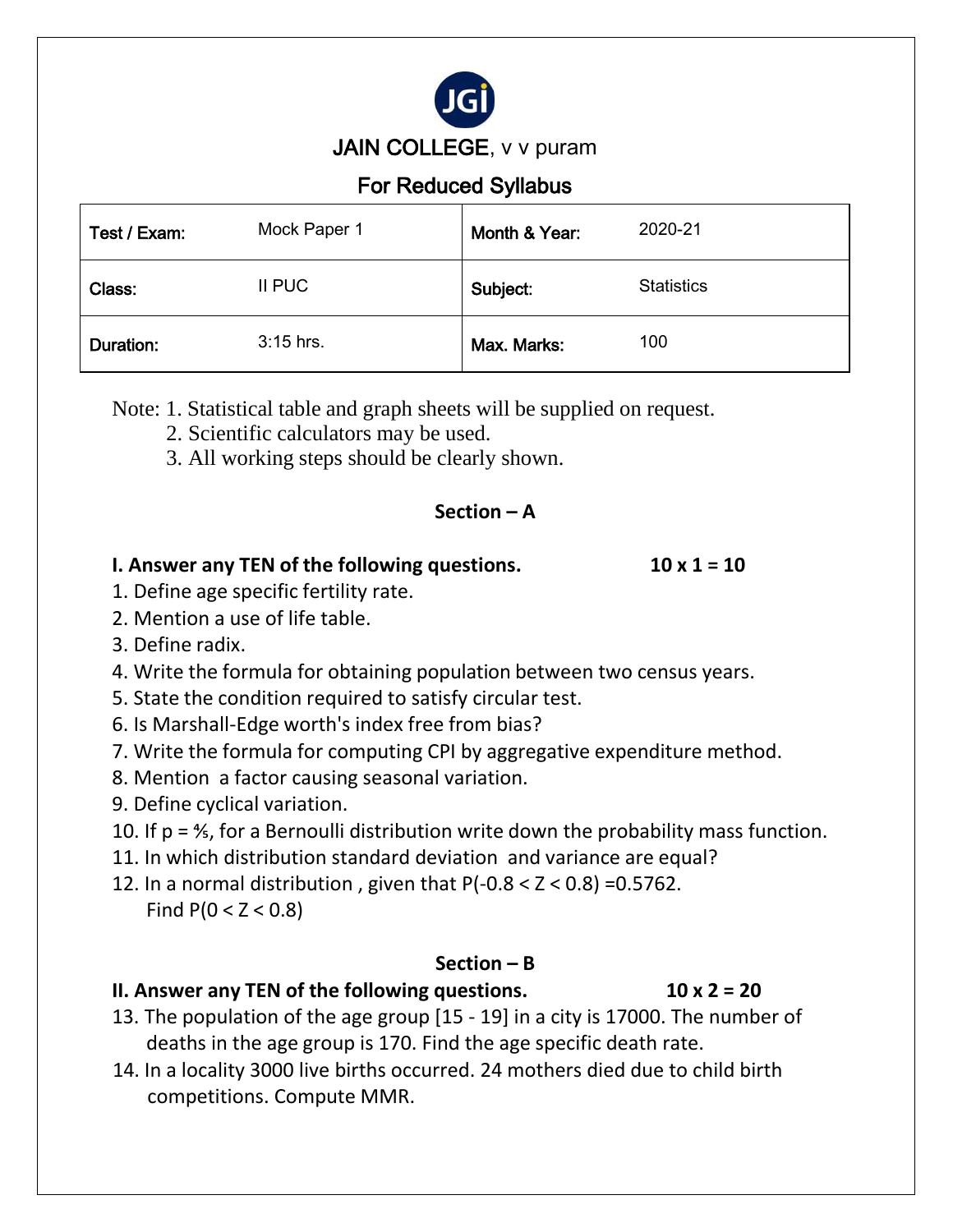15. Calculate price index number for the following data by using simple aggregative method.

| Commodity |      | Wheat<br>per kg. | Rice<br>per kg. | <b>Pulses</b><br>per kg. | Milk<br>per kg. | Clothing<br>per meter | Total |
|-----------|------|------------------|-----------------|--------------------------|-----------------|-----------------------|-------|
|           | 2010 | 20               |                 | 40                       | 14              | 20                    | 125   |
| Price     | 2012 | 23               | 33              | 44                       | 20              | 30                    | 150   |

- 16. Why Fisher's index number is called an 'Ideal index number' ?
- 17. Given  $Q^L = 92$  and  $Q^{DB} = 96$  find  $Q^P$  $01$  01 01
- 18. State two conditions of least squares method of measuring trend.
- 19. Define random variation . Give an example.
- 20. The mean and variance of a binomial distribution are 4 and 5 respectively . Comment on this statement with reason.
- 21. Given  $a= 5$ ,  $b= 3$  and  $n=3$  find P[ $x= 1$ ] for hyper-geometric distribution.
- 22. Write the probability density function of a normal distribution with mean 10 and variance 3.
- 23.In a Poisson distribution the first probability term is 0.3679. Find the next probability term.
- 24. Write the mean and variance of a student's t-distribution.

#### **Section - C**

**III. Answer any EIGHT of the following questions. 8 x 5 = 40**

25. Find the total fertility rate for the following data.

| Age (in years) | Female population | Number of live births |
|----------------|-------------------|-----------------------|
| $15 - 19$      | 14000             | 840                   |
| $20 - 24$      | 15000             | 1350                  |
| $25 - 29$      | 14000             | 2660                  |
| $30 - 34$      | 12000             | 1200                  |

26. Compute standardized death rates for town A and B. State which town is healthier?

|                |        | Death rates |                            |  |
|----------------|--------|-------------|----------------------------|--|
| Age (in years) | Town A | Town B      | <b>Standard population</b> |  |
| $0 - 9$        | 18     | 20          | 15000                      |  |
| $10 - 29$      | 10     |             | 35000                      |  |
| $30 - 59$      | 15     |             | 30000                      |  |
| 60 & above     | 20     | 24          | 20000                      |  |

27. What is a consumer price index number ? Write any four of its uses.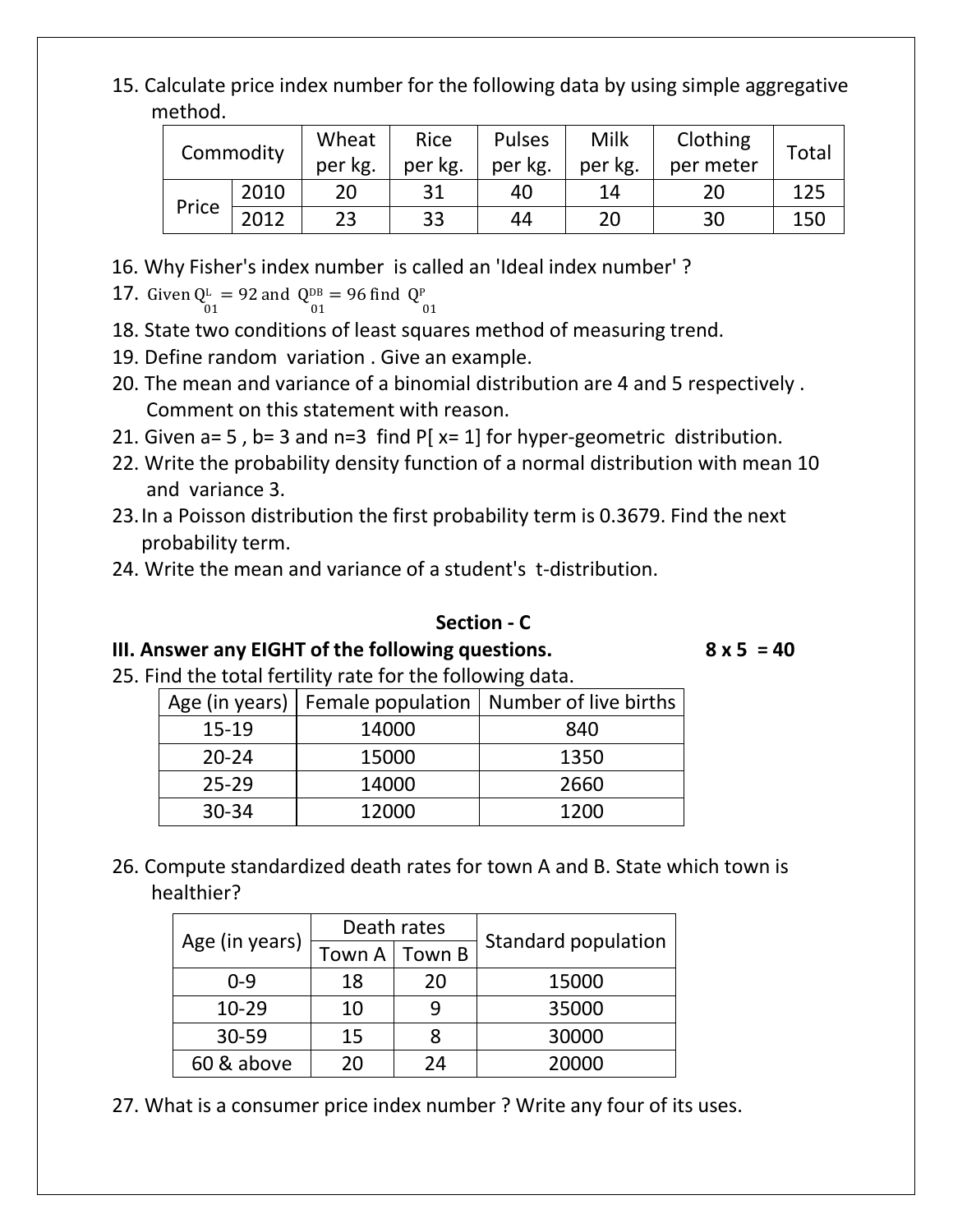28. Calculate weighted geometric mean price index number.

| Commodity |              | Wheat   Gram   Rice   Pulses |    |    |    |
|-----------|--------------|------------------------------|----|----|----|
|           | Base year    | 50                           | 60 | 20 | 50 |
| Price     | Current year | 55                           | 75 | 30 | 75 |
| Weight    |              |                              |    |    |    |

29. Calculate suitable index number from the following data. Comment on the result.

|   |                           | Quantity |                          |  |  |
|---|---------------------------|----------|--------------------------|--|--|
|   | Item   Current year price |          | Base year   Current year |  |  |
|   | 30                        |          | 10                       |  |  |
| R | 45                        | 10       | 15                       |  |  |
|   | 100                       |          | 10                       |  |  |
|   | つつ                        | ו נ      | フら                       |  |  |

- 30. Explain the moving averages method of measuring trend.
- 31. Calculate trend values by 4 yearly moving averages for the following data.

| Year                     | 2010 |    |    | 2011   2012   2013   2014   2015   2016   2017 |     |    |    |    | 2018 | 2019 |
|--------------------------|------|----|----|------------------------------------------------|-----|----|----|----|------|------|
| Profit<br>(in<br>crores) | 80   | 85 | 82 | 90                                             | 100 | 95 | 85 | 84 | 98   | 100  |

32. Following data shows the population of India. Fit a curve of the type  $Y = ab^X$ and estimate the population for the year 2021.

| Year                                            |  | 1981   1991   2001   2011 |  |
|-------------------------------------------------|--|---------------------------|--|
| Population (Crores)   43.9   54.8   68.4   84.4 |  |                           |  |

33. The following table shows the expectation of life at different ages. Interpolate the expectation of life at the age 15.

| Age (in years)                                                  |  | 10 20 30 40 |
|-----------------------------------------------------------------|--|-------------|
| Expectation of life (in years)   50   42   $\overline{33}$   22 |  |             |

34. Assuming that birth to male child and birth to female child to be equi-probable, find the probability that a family with three children has 2 or more male children.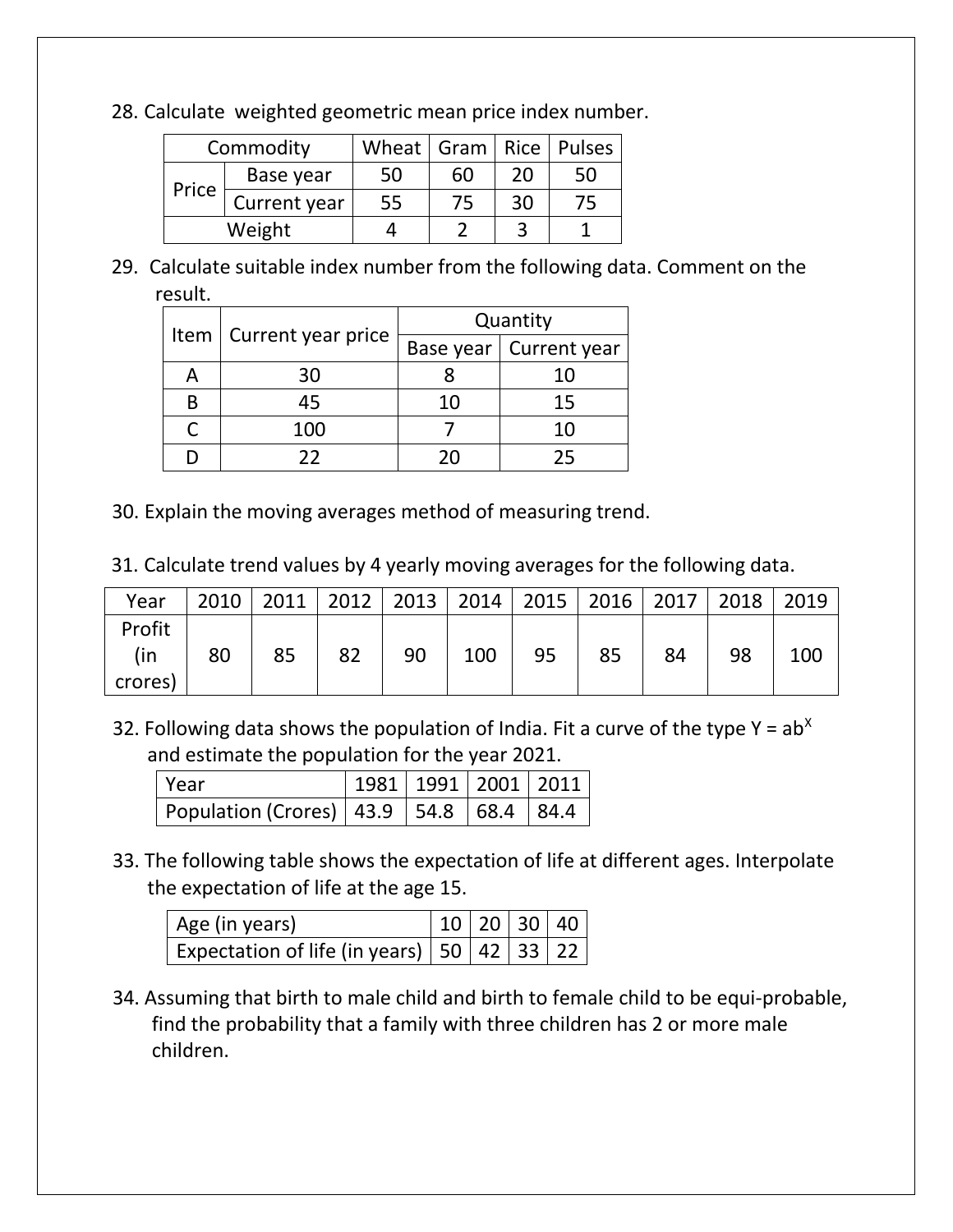- 35. 2% articles manufactured by a firm are defective. Articles are supplied in packets of 50 each.
	- (i) What is the probability that a randomly selected packet is free of defective articles.
	- (ii) Among 10000 packets how many are expected to be free of defective articles.
- 36. Monthly income of employees follows normal distribution with mean Rs.18000 and S.D. Rs.800 .Compute the probability of employees with monthly income (i) more than Rs. 20000 (ii) lies between Rs.16000 and Rs. 17000.

#### **Section - D**

### **IV. Answer any TWO of the following questions. 2 x 10 = 20**

37. For the following data compute gross reproduction rate and net reproduction rate and comment.

| Age (in year)                                                    | 15-19 |      |      |      | 20-24   25-29   30-34   35-39   40-44   45-49 |      |      |
|------------------------------------------------------------------|-------|------|------|------|-----------------------------------------------|------|------|
| Female population   16000   14500   13000   11500   10000   8700 |       |      |      |      |                                               |      | 7500 |
| Female birth                                                     | 480   | 812  | 650  | 460  | 300                                           | 87   | 30   |
| Survival rate                                                    | 0.91  | 0.90 | 0.89 | 0.88 | 0.87                                          | 0.86 | 0.85 |

## 38. Using the following data verify whether

- (i) Laspeyre's index number satisfies factor reversal test.
- (ii) Marshall-Edgeworth's price index number satisfies time reversal test.

| Commodity    |             | Rice | Wheat   Oil   Fish |    |     | Milk |
|--------------|-------------|------|--------------------|----|-----|------|
| Base year    | Price (Rs.) | 40   | 25                 | 95 | 110 | 20   |
|              | Quantity    | 20   | 16                 | 8  | 10  | 6    |
| Current year | Price (Rs.) | 45   | 30                 | 95 | 120 | 30   |
|              | Quantity    | 22   | 15                 |    | 10  |      |

39. Fit a straight line trend and also estimate production for the year 2009.

| Year       |                 |  | 2002   2003   2004   2005   2006   2007   2008 |  |  |
|------------|-----------------|--|------------------------------------------------|--|--|
| Production | $\overline{12}$ |  |                                                |  |  |

40. The following are mistakes per page observed in a book. Fit a Poisson distribution and find expected frequencies.

| Number of pages | 68   37   10   5 |  |  |
|-----------------|------------------|--|--|